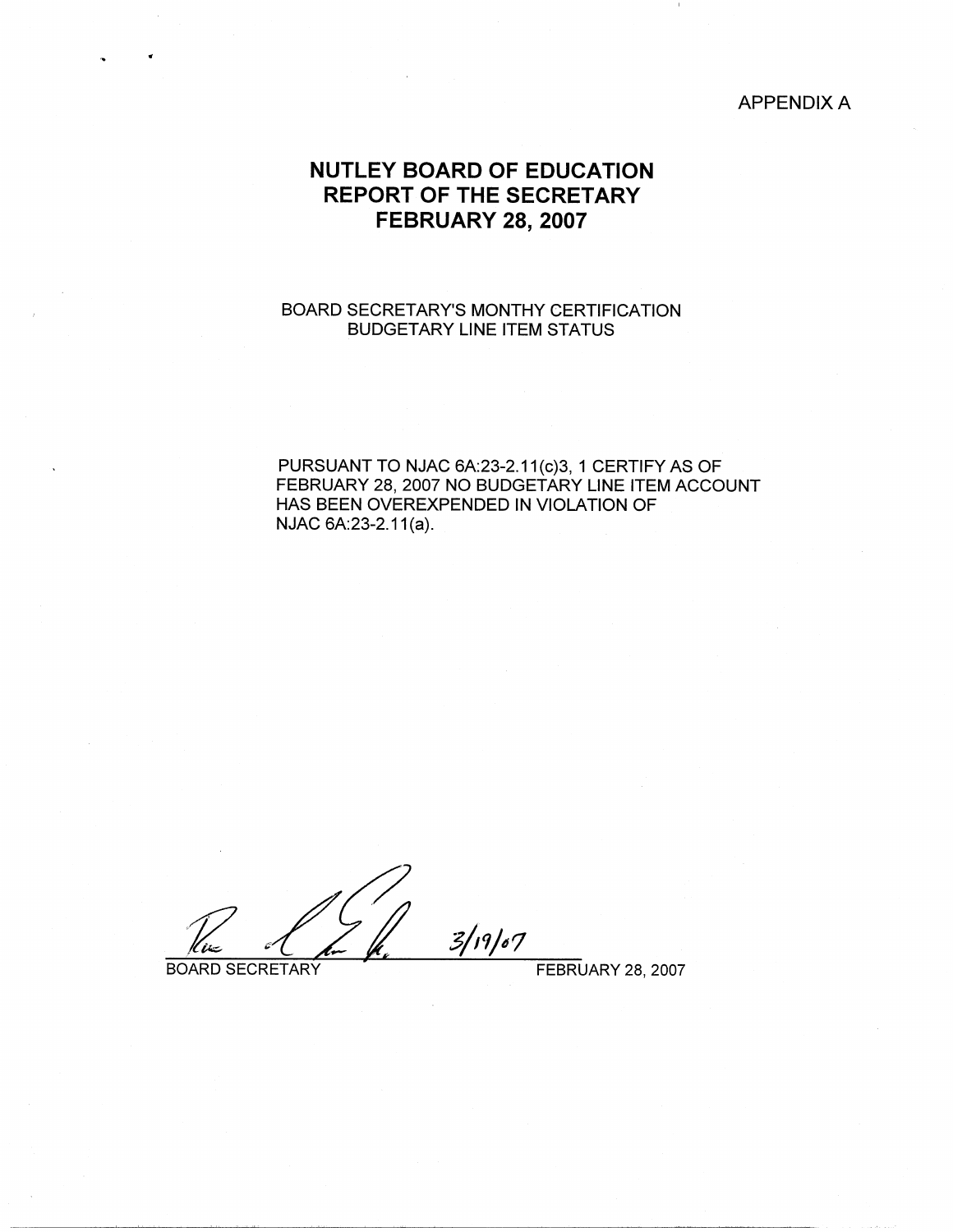$\cdot$ 

*(* 

The second interest of the matter relations.

.<br>Tha an t-ainm an amhaidh Eilean

 $\mathbf{1}$ 

**Starting date 7/1/2006 Ending date 2/28/2007 Fund: 10 GENERAL CURRENT EXPENSE** 

|     |                | <b>Assets and Resources</b>                 |                   |                 |
|-----|----------------|---------------------------------------------|-------------------|-----------------|
|     | <b>Assets:</b> |                                             |                   |                 |
| 101 |                | Cash in bank                                |                   | \$2,721,076.32  |
|     |                | 102 - 106 Cash Equivalents                  |                   | \$3,900.00      |
| 111 |                | Investments                                 |                   | \$0.00          |
| 116 |                | Capital Reserve Account                     |                   | \$104,700.47    |
| 121 |                | Tax levy Receivable                         |                   | \$0.00          |
|     |                | Accounts Receivable:                        |                   |                 |
| 132 |                | Interfund                                   | \$1,734.85        |                 |
| 141 |                | Intergovernmental - State                   | \$215,658.19      |                 |
| 142 |                | Intergovernmental - Federal                 | \$0.00            |                 |
| 143 |                | Intergovernmental - Other                   | (\$7,981.54)      |                 |
|     | 153, 154       | Other (net of estimated uncollectable of \$ | \$105,135.39      | \$314,546.89    |
|     |                | Loans Receivable:                           |                   |                 |
| 131 |                | Interfund                                   | \$0.00            |                 |
|     | 151, 152       | Other (Net of estimated uncollectable of \$ | \$0.00            | \$0.00          |
|     |                | <b>Other Current Assets</b>                 |                   | \$0.00          |
|     |                | <b>Resources:</b>                           |                   |                 |
| 301 |                | <b>Estimated revenues</b>                   | \$46,697,423.00   |                 |
| 302 |                | Less revenues                               | (\$30,452,189.95) | \$16,245,233.05 |
|     |                | <b>Total assets and resources</b>           |                   | \$19,389,456.73 |
|     |                | <b>Liabilities and fund equity</b>          |                   |                 |
|     |                | Liabilities:                                |                   |                 |
|     |                |                                             |                   |                 |
| 411 |                | Intergovernmental accounts payable - state  |                   | \$0.00          |
| 421 |                | Accounts payable                            |                   | \$1,264.70      |
| 431 |                | Contracts payable                           |                   | \$0.00          |
| 451 |                | Loans payable                               |                   | \$0.00          |
| 481 |                | Deferred revenues                           |                   | \$0.00          |
|     |                | Other current liabilities                   |                   | \$354,893.34    |
|     |                | <b>Total liabilities</b>                    |                   | \$356,158.04    |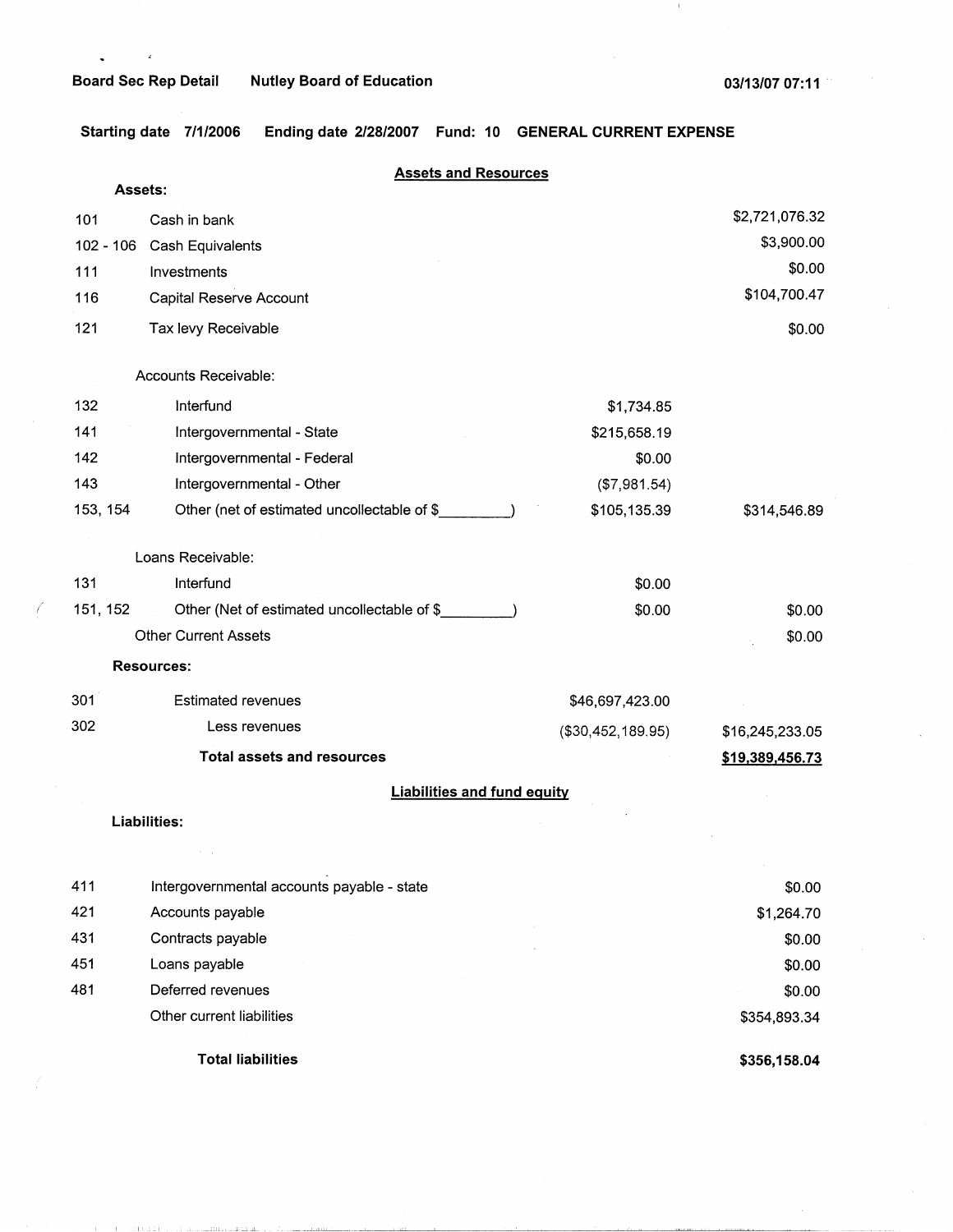**Starting date 7/1/2006 Ending date 2/28/2007 Fund: 10 GENERAL CURRENT EXPENSE** 

#### **Fund Balance:**

Appropriated:

| 753,754         | Reserve for encumbrances                               |                   |                      | \$16,704,058.23  |                 |
|-----------------|--------------------------------------------------------|-------------------|----------------------|------------------|-----------------|
| 761             | Capital reserve account - July                         |                   |                      | \$96,659.91      |                 |
| 604             | Add: Increase in capital reserve                       |                   |                      | \$0.00           |                 |
| 307             | Less: Budgeted w/d from capital reserve eligible costs |                   |                      | \$0.00           |                 |
| 309             | Less: Budgeted w/d from capital reserve excess costs   |                   |                      | \$0.00           | \$96,659.91     |
| 762             | Adult education programs                               |                   |                      | \$0.00           |                 |
| 751,752,76x     | Other reserves                                         |                   |                      | \$0.00           |                 |
| 601             | Appropriations                                         |                   | \$48,000,840.51      |                  |                 |
| 602             | Less: Expenditures                                     | (\$30,286,878.06) |                      |                  |                 |
|                 | Encumbrances                                           | (\$16,704,058.23) | $($ \$46,990,936.29) | \$1,009,904.22   |                 |
|                 | Total appropriated                                     |                   |                      | \$17,810,622.36  |                 |
| Unappropriated: |                                                        |                   |                      |                  |                 |
| 770             | Fund balance, July 1                                   |                   |                      | \$2,240,778.68   |                 |
| 303             | Budgeted fund balance                                  |                   |                      | (\$1,018,102.35) |                 |
|                 | Total fund balance                                     |                   |                      |                  | \$19,033,298.69 |
|                 | <b>Total liabilities and fund equity</b>               |                   |                      |                  | \$19,389,456.73 |

## **Recapitulation of Budgeted Fund Balance:**

|                                    | <b>Budgeted</b>   | <b>Actual</b>      | Variance          |
|------------------------------------|-------------------|--------------------|-------------------|
| Appropriations                     | \$48,000,840.51   | \$46,990,936.29    | \$1,009,904.22    |
| Revenues                           | (\$46,697,423.00) | ( \$30,452,189.95) | (\$16,245,233.05) |
| Subtotal                           | \$1,303,417.51    | \$16,538,746.34    | (\$15,235,328.83) |
| Change in capital reserve account: |                   |                    |                   |
| Plus - Increase in reserve         | \$0.00            | \$8,040.56         | (\$8,040.56)      |
| Less - Withdrawal from reserve     | \$0.00            | \$0.00             |                   |
| Subtotal                           | \$1,303,417.51    | \$16,546,786.90    | (\$15,243,369.39) |
| Less: Adjustment for prior year    | (\$285,315.16)    | (\$285,315.16)     |                   |
| Budgeted fund balance              | \$1,018,102.35    | \$16,261,471.74    | (\$15,243,369.39) |

 $\frac{1}{\sqrt{2}}$ 

Prepared and submitted by :

Board Secretary

 $9/107$ Date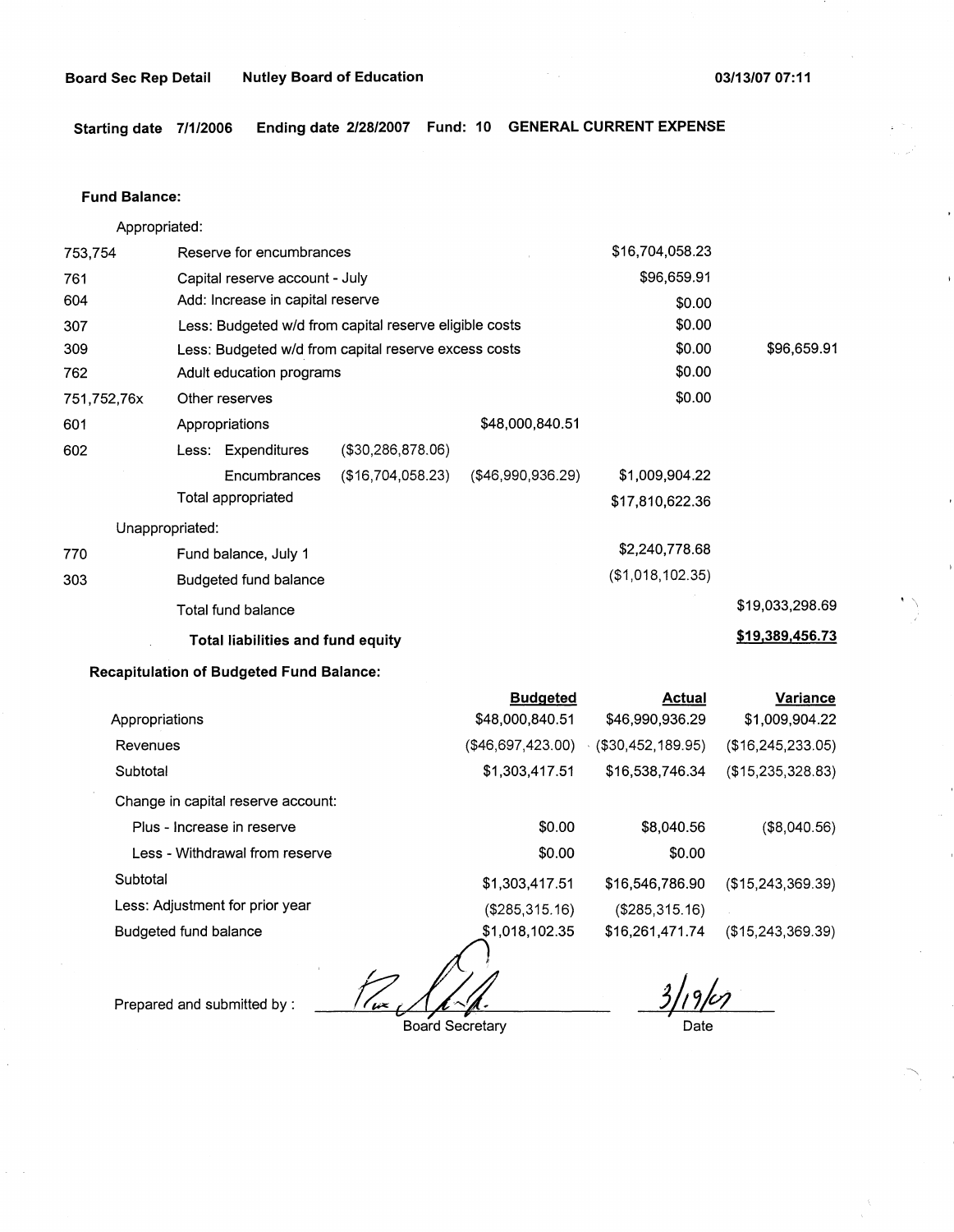$\zeta_{\rm{max}}=0.5$ 

 $\mathbf{I}$ 

**Starting date 7/1/2006 Ending date 2/28/2007 Fund: 20 SPECIAL REVENUE FUNDS** 

|             | <b>Assets and Resources</b>                 |                   |              |
|-------------|---------------------------------------------|-------------------|--------------|
|             | Assets:                                     |                   |              |
| 101         | Cash in bank                                |                   | \$302,814.19 |
| $102 - 106$ | Cash Equivalents                            |                   | \$0.00       |
| 111         | Investments                                 |                   | \$0.00       |
| 116         | Capital Reserve Account                     |                   | \$0.00       |
| 121         | Tax levy Receivable                         |                   | \$0.00       |
|             | Accounts Receivable:                        |                   |              |
| $132 -$     | Interfund                                   | \$0.00            |              |
| 141         | Intergovernmental - State                   | \$694.07          |              |
| 142         | Intergovernmental - Federal                 | \$440.96          |              |
| 143         | Intergovernmental - Other                   | \$0.00            |              |
| 153, 154    | Other (net of estimated uncollectable of \$ | \$0.00            | \$1,135.03   |
|             | Loans Receivable:                           |                   |              |
| 131         | Interfund                                   | \$0.00            |              |
| 151, 152    | Other (Net of estimated uncollectable of \$ | \$0.00            | \$0.00       |
|             | <b>Other Current Assets</b>                 |                   | \$0.00       |
|             | <b>Resources:</b>                           |                   |              |
| 301         | <b>Estimated revenues</b>                   | \$1,503,076.00    |              |
| 302         | Less revenues                               | $($ \$842,640.50) | \$660,435.50 |
|             | <b>Total assets and resources</b>           |                   | \$964,384.72 |
|             | <b>Liabilities and fund equity</b>          |                   |              |
|             | <b>Liabilities:</b>                         |                   |              |
|             |                                             |                   |              |
| 411         | Intergovernmental accounts payable - state  |                   | \$3,603.26   |
| 421         | Accounts payable                            |                   | \$0.20       |
| 431         | Contracts payable                           |                   | \$0.00       |
| 451         | Loans payable                               |                   | \$0.00       |
| 481         | Deferred revenues                           |                   | \$117,051.44 |
|             | Other current liabilities                   |                   | \$388.10     |

**Total liabilities** 

فالشابات

**\$121,043.00**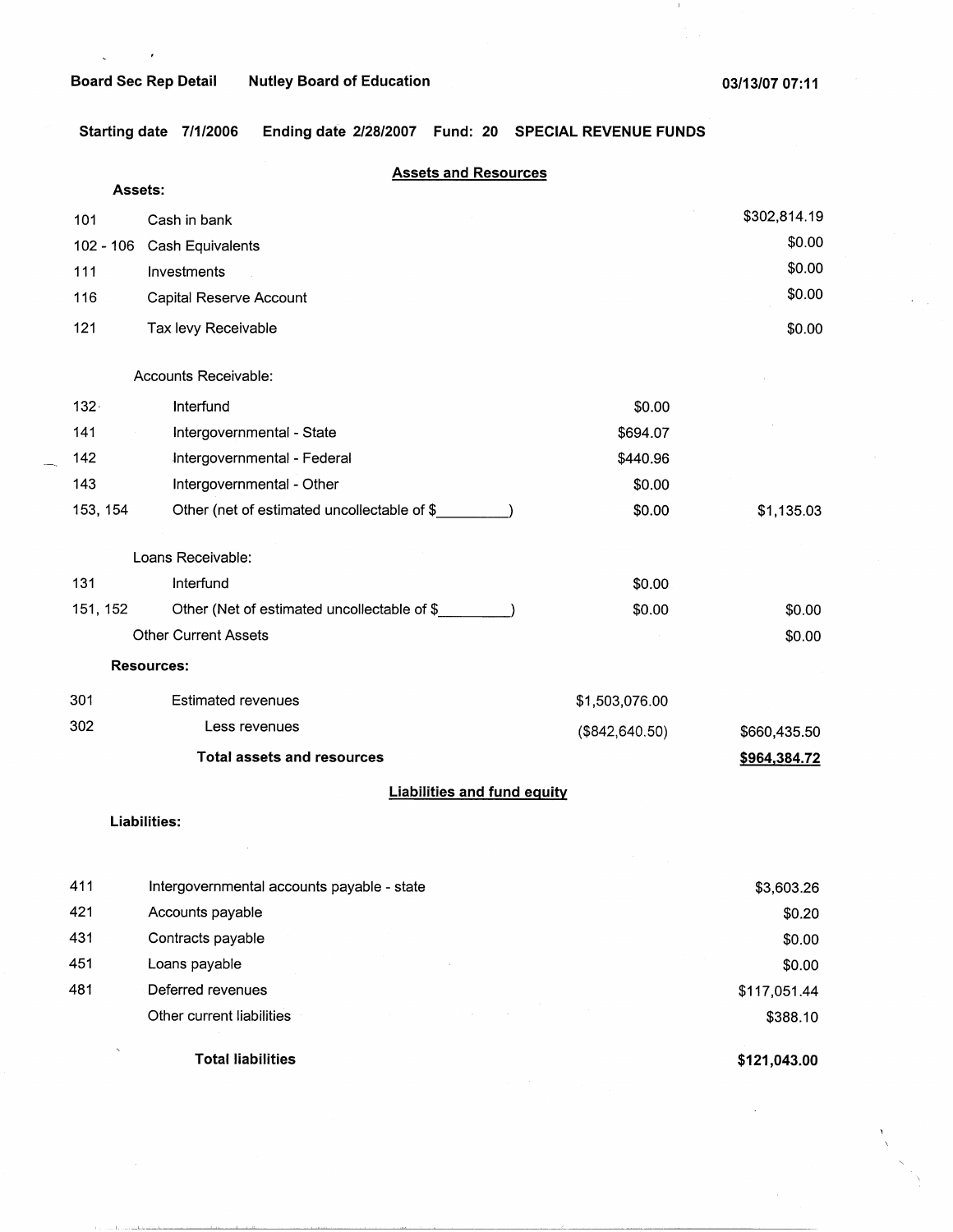**Starting date 7/1/2006 Ending date 2/28/2007 Fund: 20 SPECIAL REVENUE FUND.S** 

#### **Fund Balance:**

Appropriated:

| 753,754         | Reserve for encumbrances                               |                   |                | \$163,672.04   |              |
|-----------------|--------------------------------------------------------|-------------------|----------------|----------------|--------------|
| 761             | Capital reserve account - July                         |                   |                | \$0.00         |              |
| 604             | Add: Increase in capital reserve                       |                   |                | \$0.00         |              |
| 307             | Less: Budgeted w/d from capital reserve eligible costs |                   |                | \$0.00         |              |
| 309             | Less: Budgeted w/d from capital reserve excess costs   |                   |                | \$0.00         | \$0.00       |
| 762             | Adult education programs                               |                   |                | \$0.00         |              |
| 751,752,76x     | Other reserves                                         |                   |                | \$0.00         |              |
| 601             | Appropriations                                         |                   | \$1,842,950.22 |                |              |
| 602             | Less: Expenditures                                     | $($ \$832,853.21) |                |                |              |
|                 | Encumbrances                                           | (\$163,672.04)    | (\$996,525.25) | \$846,424.97   |              |
|                 | Total appropriated                                     |                   |                | \$1,010,097.01 |              |
| Unappropriated: |                                                        |                   |                |                |              |
| 770             | Fund balance, July 1                                   |                   |                | \$163,270.43   |              |
| 303             | Budgeted fund balance                                  |                   |                | (\$330,025.72) |              |
|                 | Total fund balance                                     |                   |                |                | \$843,341.72 |
|                 | <b>Total liabilities and fund equity</b>               |                   |                |                | \$964,384.72 |
|                 | .                                                      |                   |                |                |              |

## **Recapitulation of Budgeted Fund Balance:**

|                                    | <b>Budgeted</b>  | Actual         | Variance       |
|------------------------------------|------------------|----------------|----------------|
| Appropriations                     | \$1,842,950.22   | \$996,525.25   | \$846,424.97   |
| Revenues                           | (\$1,503,076.00) | (\$842,640.50) | (\$660,435.50) |
| Subtotal                           | \$339,874.22     | \$153,884.75   | \$185,989.47   |
| Change in capital reserve account: |                  |                |                |
| Plus - Increase in reserve         | \$0.00           | \$0.00         | \$0.00         |
| Less - Withdrawal from reserve     | \$0.00           | \$0.00         |                |
| Subtotal                           | \$339,874.22     | \$153,884.75   | \$185,989.47   |
| Less: Adjustment for prior year    | (\$9,848.50)     | (S9, 848.50)   |                |
| Budgeted fund balance              | \$330,025.72     | \$144,036.25   | \$185,989.47   |

 $\mathcal{T}$ 

Prepared and submitted by :

Board Secretary

*3)<sup>19</sup>/67*<br>Date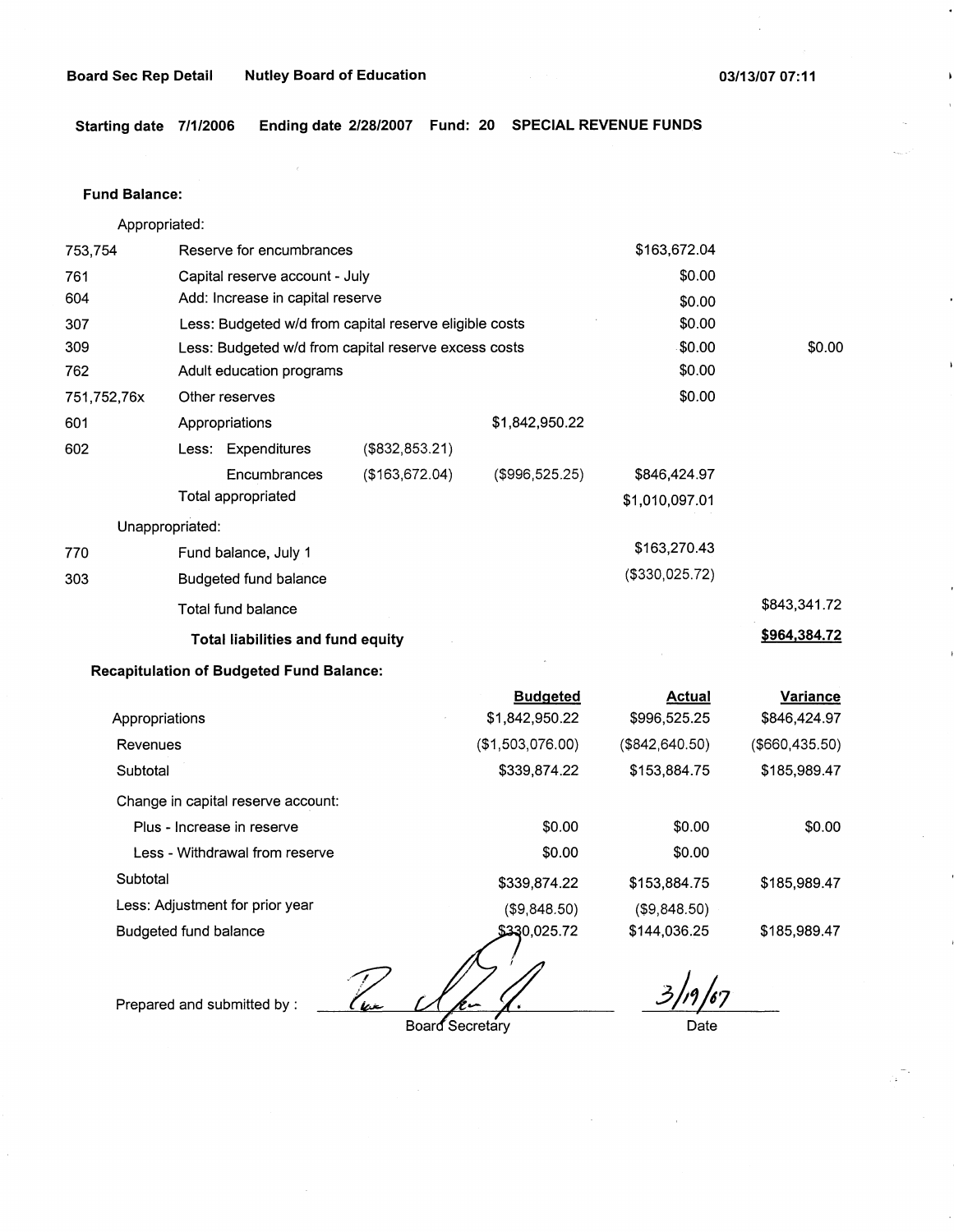## **Board Sec Rep Detail Nutley Board of Education**

 $\ddot{\phantom{a}}$ 

 $\mathbf{I}$ 

**Starting date 7/1/2006 Ending date 2/28/2007 Fund: 30 CAPITAL PROJECTS FUNDS** 

|             | <b>Assets and Resources</b>                 |                  |                  |
|-------------|---------------------------------------------|------------------|------------------|
|             | <b>Assets:</b>                              |                  |                  |
| 101         | Cash in bank                                |                  | \$2,366,624.70   |
| $102 - 106$ | <b>Cash Equivalents</b>                     |                  | \$0.00           |
| 111         | Investments                                 |                  | \$0.00           |
| 116         | Capital Reserve Account                     |                  | \$0.00           |
| 121         | Tax levy Receivable                         |                  | \$0.00           |
|             | Accounts Receivable.                        |                  |                  |
| 132         | Interfund                                   | \$22,659.00      |                  |
| 141         | Intergovernmental - State                   | \$8,900,787.64   |                  |
| 142         | Intergovernmental - Federal                 | \$0.00           |                  |
| 143         | Intergovernmental - Other                   | \$40,000.00      |                  |
| 153, 154    | Other (net of estimated uncollectable of \$ | \$0.00           | \$8,963,446.64   |
|             | Loans Receivable:                           |                  |                  |
| 131         | Interfund                                   | \$0.00           |                  |
| 151, 152    | Other (Net of estimated uncollectable of \$ | \$0.00           | \$0.00           |
|             | <b>Other Current Assets</b>                 |                  | \$0.00           |
|             | <b>Resources:</b>                           |                  |                  |
| 301         | <b>Estimated revenues</b>                   | \$0.00           |                  |
| 302         | Less revenues                               | (\$7,015,683.60) | (\$7,015,683.60) |
|             | <b>Total assets and resources</b>           |                  | \$4,314,387.74   |
|             | <b>Liabilities and fund equity</b>          |                  |                  |
|             | Liabilities:                                |                  |                  |
| 411         | Intergovernmental accounts payable - state  |                  | \$0.00           |
| 421         | Accounts payable                            |                  | \$0.00           |
| 431         | Contracts payable                           |                  | \$0.00           |
| 451         | Loans payable                               |                  | \$0.00           |

 $\epsilon = 85$ 

Other current liabilities

**Total liabilities** 

481 Deferred revenues

**\$8,444,846.48** 

\$8,421,365.00 \$23,481.48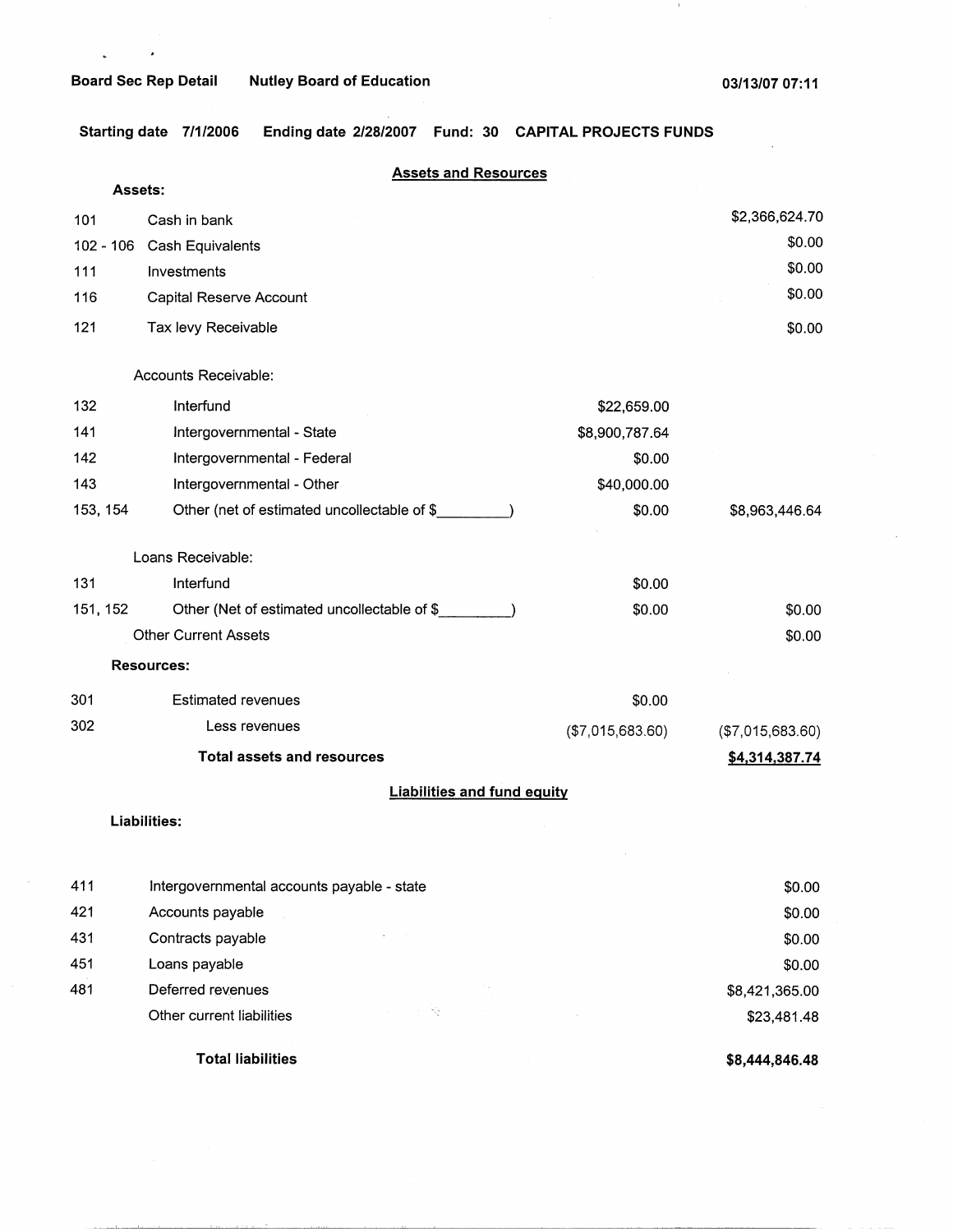**Starting date 7/1/2006 Ending date 2/28/2007 Fund: 30 CAPITAL PROJECTS FUNDS** 

#### **Fund Balance:**

Appropriated: 753,754 Reserve for encumbrances Capital reserve account - July Add: Increase in capital reserve 761 604 307 309 762 751,752,76x 601 Less: Budgeted w/d from capital reserve eligible costs Less: Budgeted w/d from capital reserve excess costs Adult education programs Other reserves Appropriations \$16,419,603.57 602 (\$12,126,710.31) **Less:** Expenditures 770 303 **Encumbrances** Total appropriated (\$3,896,913.08) (\$16,023,623.39) Unappropriated: Fund balance, July 1 Budgeted fund balance Total fund balance **Total liabilities and fund equity**  \$3,896,913.08 \$0.00 \$0.00 \$0.00 \$0.00 \$0.00 \$13,393,710.66 \$395,980.18 \$17,686,603.92 (\$21,232,162.72) (\$584,899.94) \$0.00 (\$4,130,458.74) **\$4,314,387.74** 

## **Recapitulation of Budgeted Fund Balance:**

|                                    | <b>Budgeted</b>   | <b>Actual</b>     | Variance       |
|------------------------------------|-------------------|-------------------|----------------|
| Appropriations                     | \$16,419,603.57   | \$16,023,623.39   | \$395,980.18   |
| Revenues                           | \$0.00            | (\$7,015,683.60)  | \$7,015,683.60 |
| Subtotal                           | \$16,419,603.57   | \$9,007,939.79    | \$7,411,663.78 |
| Change in capital reserve account: |                   |                   |                |
| Plus - Increase in reserve         | \$0.00            | \$0.00            | \$0.00         |
| Less - Withdrawal from reserve     | \$0.00            | \$0.00            |                |
| Subtotal                           | \$16,419,603.57   | \$9,007.939.79    | \$7,411,663.78 |
| Less: Adjustment for prior year    | (\$15,834,703.63) | (\$15,834,703.63) |                |
| Budgeted fund balance              | \$584,899.94      | (\$6,826,763.84)  | \$7,411,663.78 |

*v/2* 

Prepared and submitted by :  $\mathcal{U}_{\ell}$ 

Board Secretary

*3/, 9fa7* , **Date**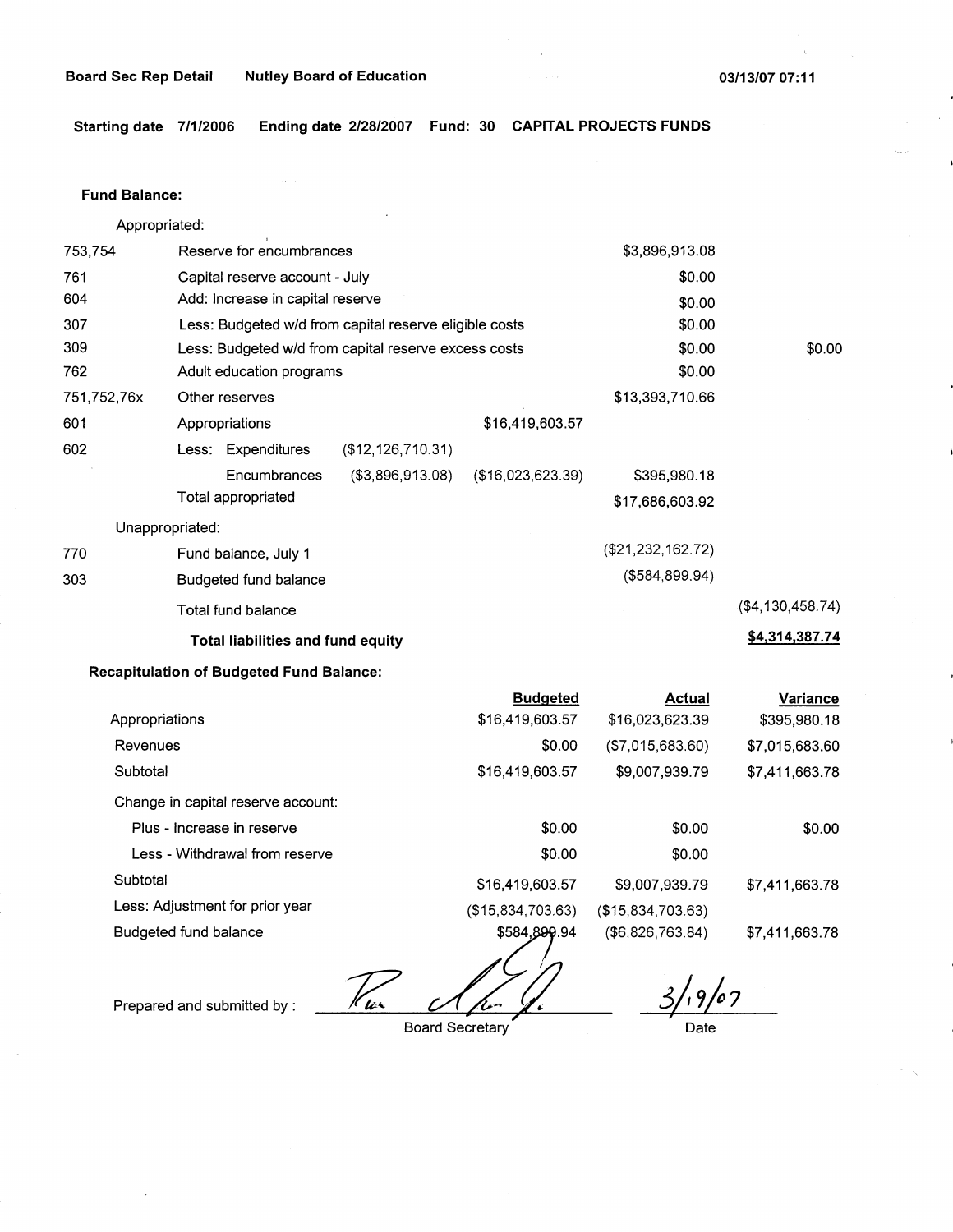$\mathbf{r}^{(1)}$  and  $\mathbf{r}^{(2)}$ 

 $\ddot{\phantom{a}}$ 

 $\left\vert 1\right\rangle$ 

**Starting date 7/1/2006 Ending date 2/28/2007 Fund: 40 DEBT SERVICE FUNDS** 

## **Assets and Resources**

| Assets:   |                                             |                  |               |
|-----------|---------------------------------------------|------------------|---------------|
| 101       | Cash in bank                                |                  | (\$18,204.38) |
| 102 - 106 | <b>Cash Equivalents</b>                     |                  | \$0.00        |
| 111       | Investments                                 |                  | \$0.00        |
| 116       | Capital Reserve Account                     |                  | \$0.00        |
| 121       | Tax levy Receivable                         |                  | \$0.00        |
|           | Accounts Receivable:                        |                  |               |
| 132       | Interfund                                   | \$21,747.60      |               |
| 141       | Intergovernmental - State                   | \$0.00           |               |
| 142       | Intergovernmental - Federal                 | \$0.00           |               |
| 143       | Intergovernmental - Other                   | \$0.00           |               |
| 153, 154  | Other (net of estimated uncollectable of \$ | \$0.00           | \$21,747.60   |
|           | Loans Receivable:                           |                  |               |
| 131       | Interfund                                   | \$0.00           |               |
| 151, 152  | Other (Net of estimated uncollectable of \$ | \$0.00           | \$0.00        |
|           | <b>Other Current Assets</b>                 |                  | \$0.00        |
|           | <b>Resources:</b>                           |                  |               |
| 301       | <b>Estimated revenues</b>                   | \$1,279,362.00   |               |
| 302       | Less revenues                               | (\$1,279,329.00) | \$33.00       |
|           | <b>Total assets and resources</b>           |                  | \$3,576.22    |
|           | <b>Liabilities and fund equity</b>          |                  |               |
|           | Liabilities:                                |                  |               |
| 101       | Cash in bank                                |                  | (\$18,204.38) |
| 411       | Intergovernmental accounts payable - state  |                  | \$0.00        |
| 421       | Accounts payable                            |                  | \$0.00        |
| 431       | Contracts payable                           |                  | \$0.00        |
| 451       | Loans payable                               |                  | \$0.00        |
| 481       | Deferred revenues                           |                  | \$0.00        |
|           | Other current liabilities                   |                  | \$0.00        |
|           | <b>Total liabilities</b>                    |                  | \$0.00        |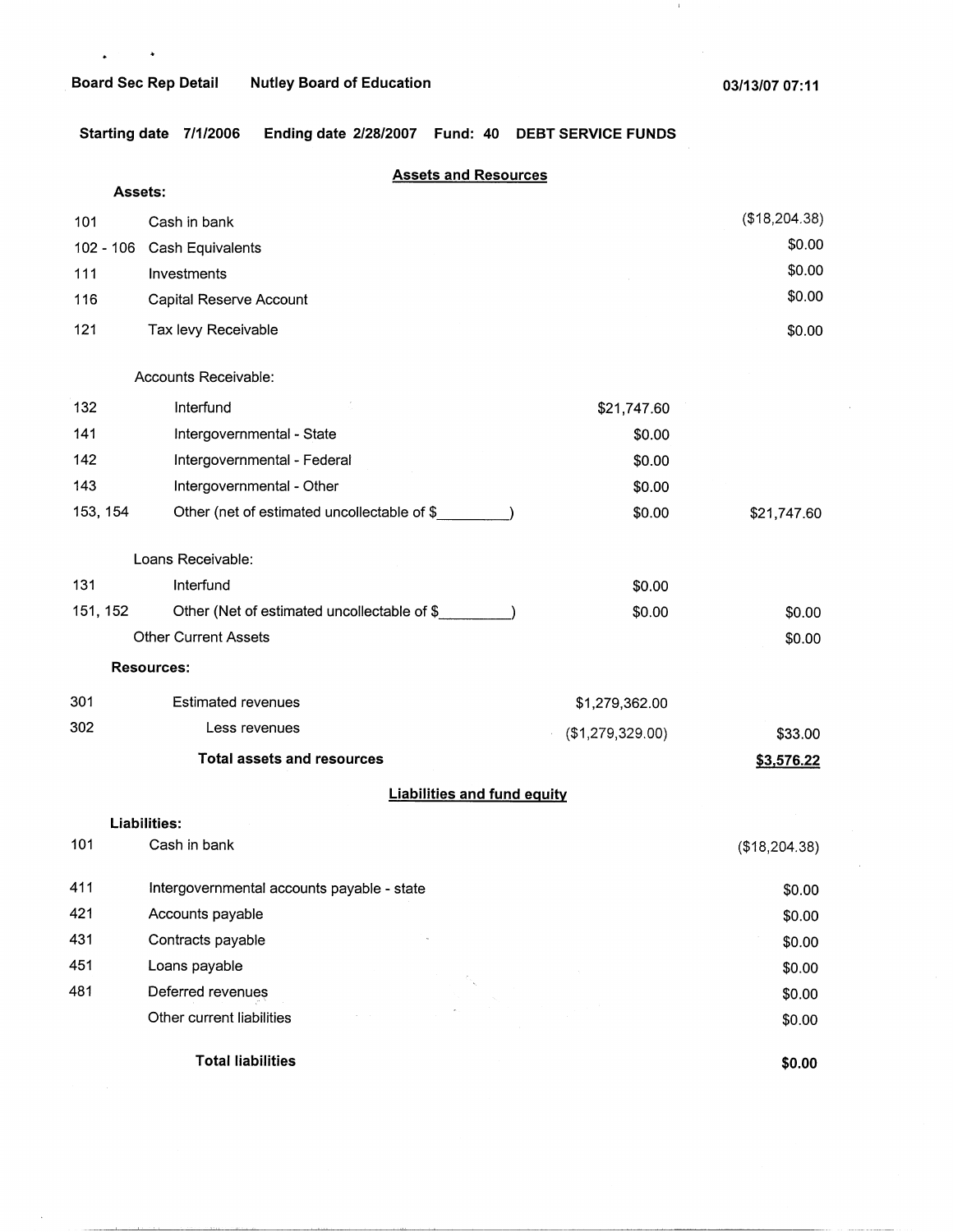## **Board Sec Rep Detail Mutley Board of Education 120 Contract 2008/13/07 07:11 Contract 2008/13/07 07:11 13/07 07:11**

**Starting date 7/1/2006 Ending date 2/28/2007 Fund: 40 DEBT SERVICE FUNDS** 

#### **Fund Balance:**

Appropriated:

| 753,754         | Reserve for encumbrances                               |                  |                  | \$3,575.00    |            |
|-----------------|--------------------------------------------------------|------------------|------------------|---------------|------------|
| 761             | Capital reserve account - July                         |                  |                  | \$0.00        |            |
| 604             | Add: Increase in capital reserve                       |                  |                  | \$0.00        |            |
| 307             | Less: Budgeted w/d from capital reserve eligible costs |                  |                  | \$0.00        |            |
| 309             | Less: Budgeted w/d from capital reserve excess costs   |                  |                  | \$0.00        | \$0.00     |
| 762             | Adult education programs                               |                  |                  | \$0.00        |            |
| 751,752,76x     | Other reserves                                         |                  |                  | \$0.00        |            |
| 601             | Appropriations                                         |                  | \$1,294,617.00   |               |            |
| 602             | Less: Expenditures                                     | (\$1,291,041.00) |                  |               |            |
|                 | Encumbrances                                           | (\$3,575.00)     | (\$1,294,616.00) | \$1.00        |            |
|                 | Total appropriated                                     |                  |                  | \$3,576.00    |            |
| Unappropriated: |                                                        |                  |                  |               |            |
| 770             | Fund balance, July 1                                   |                  |                  | \$15,254.72   |            |
| 303             | Budgeted fund balance                                  |                  |                  | (\$15,255.00) |            |
|                 | Total fund balance                                     |                  |                  |               | \$3,575.72 |
|                 | <b>Total liabilities and fund equity</b>               |                  |                  |               | \$3,575.72 |
|                 |                                                        |                  |                  |               |            |

## **Recapitulation of Budgeted Fund Balance:**

|                                    | <b>Budgeted</b>  | <b>Actual</b>    | Variance   |
|------------------------------------|------------------|------------------|------------|
| Appropriations                     | \$1,294,617.00   | \$1,294,616.00   | \$1.00     |
| Revenues                           | (\$1,279,362.00) | (\$1,279,329.00) | ( \$33.00) |
| Subtotal                           | \$15,255.00      | \$15,287.00      | (\$32.00)  |
| Change in capital reserve account: |                  |                  |            |
| Plus - Increase in reserve         | \$0.00           | \$0.00           | \$0.00     |
| Less - Withdrawal from reserve     | \$0.00           | \$0.00           |            |
| Subtotal                           | \$15,255.00      | \$15,287.00      | (\$32.00)  |
| Less: Adjustment for prior year    | \$0.00           | \$0.00           |            |
| Budgeted fund balance              | \$15,255.00<br>∼ | \$15,287.00      | (\$32.00)  |

3/19/07

Prepared and submitted by :  $\mathcal{V}_{\mathcal{U}}$ 

Board Secretary

Date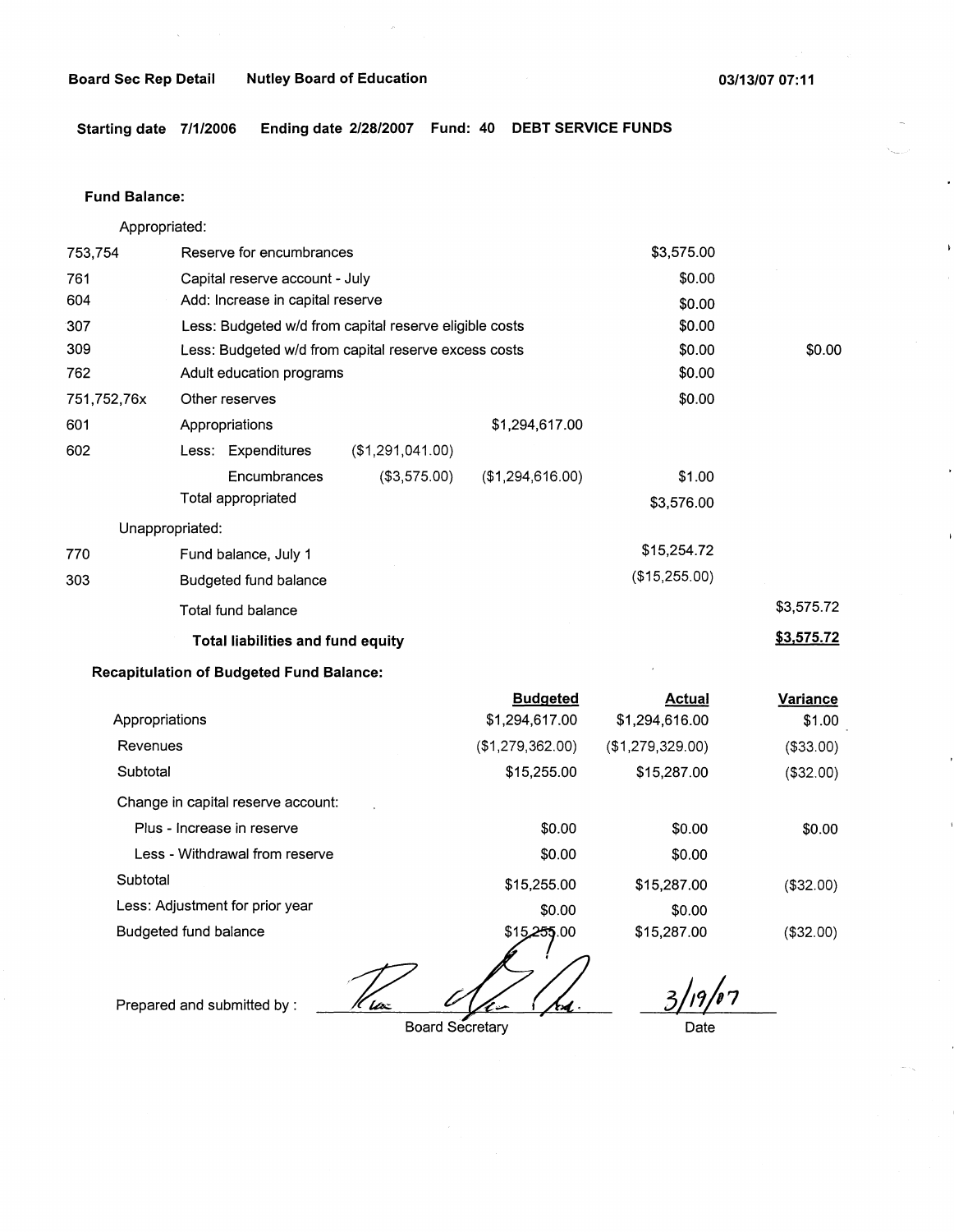$\mathscr{L} \rightarrow \mathscr{L}$ 

 $\sim 0$  .

**Starting date 7/1/2006 Ending date 2/28/2007 Fund: 50 ENTERPRISE FUND** 

|     | Assets:     | <b>Assets and Resources</b>                 |                 |                  |
|-----|-------------|---------------------------------------------|-----------------|------------------|
| 101 |             | Cash in bank                                |                 | (\$93,371.54)    |
|     | $102 - 106$ | Cash Equivalents                            |                 | \$592.00         |
| 111 |             | Investments                                 |                 | \$0.00           |
| 116 |             | Capital Reserve Account                     |                 | \$0.00           |
| 121 |             | Tax levy Receivable                         |                 | \$0.00           |
|     |             | Accounts Receivable:                        |                 |                  |
| 132 |             | Interfund                                   | \$0.00          |                  |
| 141 |             | Intergovernmental - State                   | \$4,792.02      |                  |
| 142 |             | Intergovernmental - Federal                 | (\$5,887.30)    |                  |
| 143 |             | Intergovernmental - Other                   | \$468.72        |                  |
|     | 153, 154    | Other (net of estimated uncollectable of \$ | \$8,146.72      | \$7,520.16       |
|     |             | Loans Receivable:                           |                 |                  |
| 131 |             | Interfund                                   | \$0.00          |                  |
|     | 151, 152    | Other (Net of estimated uncollectable of \$ | \$0.00          | \$0.00           |
|     |             | <b>Other Current Assets</b>                 |                 | \$15,874.03      |
|     |             | <b>Resources:</b>                           |                 |                  |
| 301 |             | <b>Estimated revenues</b>                   | \$0.00          |                  |
| 302 |             | Less revenues                               | (\$334, 670.55) | (\$334,670.55)   |
|     |             | <b>Total assets and resources</b>           |                 | ( \$404, 055.90) |
|     |             | <b>Liabilities and fund equity</b>          |                 |                  |
|     |             | Liabilities:                                |                 |                  |
| 101 |             | Cash in bank                                |                 | (\$93,371.54)    |
| 411 |             | Intergovernmental accounts payable - state  |                 | \$0.00           |
| 421 |             | Accounts payable                            |                 | \$0.00           |
| 431 |             | Contracts payable                           |                 | \$0.00           |
| 451 |             | Loans payable                               |                 | \$0.00           |
| 481 |             | Deferred revenues<br>Yes.                   |                 | \$0.00           |
|     |             | Other current liabilities                   |                 | \$32,116.50      |
|     |             | <b>Total liabilities</b>                    |                 | \$32,116.50      |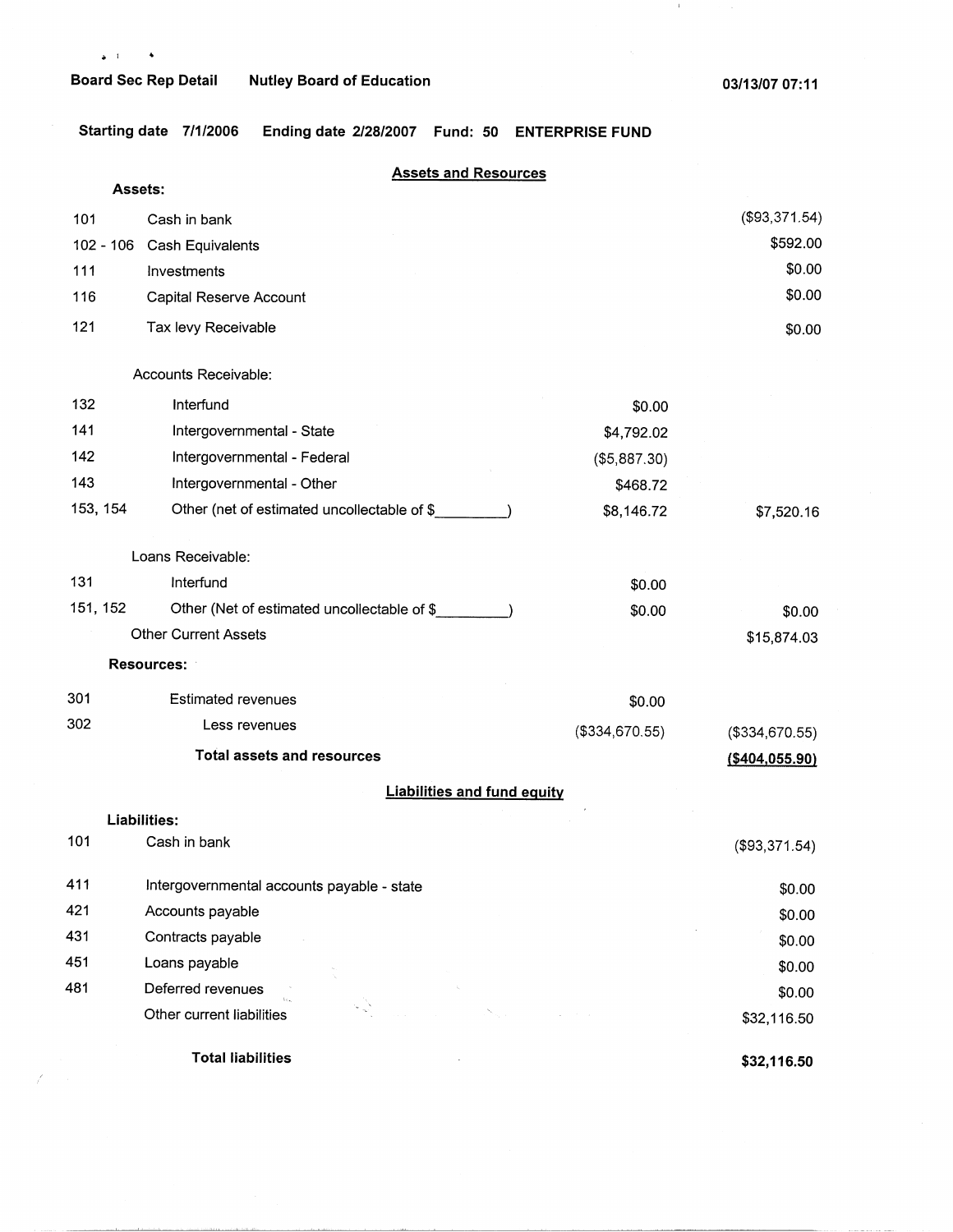**Board Sec Rep Detail Nutley Board of Education** 

**03/13/07 07:11** 

**Starting date 7/1/2006 Ending date 2/28/2007 Fund: 50 ENTERPRISE FUND** 

#### **Fund Balance:**

Appropriated:

| 753,754        | Reserve for encumbrances                               |                          | \$298,260.36    |                      |                   |
|----------------|--------------------------------------------------------|--------------------------|-----------------|----------------------|-------------------|
| 761            | Capital reserve account - July                         |                          |                 | \$0.00               |                   |
| 604            | Add: Increase in capital reserve                       |                          |                 | \$0.00               |                   |
| 307            | Less: Budgeted w/d from capital reserve eligible costs |                          |                 | \$0.00               |                   |
| 309            | Less: Budgeted w/d from capital reserve excess costs   |                          |                 | \$0.00               | \$0.00            |
| 762            |                                                        | Adult education programs |                 |                      |                   |
| 751,752,76x    | Other reserves                                         |                          |                 | \$0.00               |                   |
| 601            | Appropriations                                         |                          | \$984,247.43    |                      |                   |
| 602            | Less: Expenditures                                     | $($ \$486,779.03)        |                 |                      |                   |
|                | Encumbrances                                           | (\$298, 260.36)          | (\$785,039.39)  | \$199,208.04         |                   |
|                | Total appropriated                                     |                          |                 | \$497,468.40         |                   |
|                | Unappropriated:                                        |                          |                 |                      |                   |
| 770            | Fund balance, July 1                                   |                          |                 | \$23,543.13          |                   |
| 303            | <b>Budgeted fund balance</b>                           |                          |                 | $($ \$957,183.93 $)$ |                   |
|                | Total fund balance                                     |                          |                 |                      | (\$436,172.40)    |
|                | <b>Total liabilities and fund equity</b>               |                          |                 |                      | $($ \$404,055.90) |
|                | <b>Recapitulation of Budgeted Fund Balance:</b>        |                          |                 |                      |                   |
|                |                                                        |                          | <b>Budgeted</b> | <b>Actual</b>        | Variance          |
| Appropriations |                                                        |                          | \$984,247.43    | \$785,039.39         | \$199,208.04      |
| Revenues       |                                                        |                          | \$0.00          | (\$334,670.55)       | \$334,670.55      |
| Subtotal       |                                                        |                          | \$984,247.43    | \$450,368.84         | \$533,878.59      |

Change in capital reserve account: Plus - Increase in reserve

Less - Withdrawal from reserve **80.00** \$0.00 \$0.00 Subtotal \$984,247.43 \$450,368.84 Less: Adjustment for prior year

(\$27,063.50) (\$27,063.50)

\$0.00 \$0.00

 $(27,063.50)$   $(27,063.50)$ <br>  $27,063.50$ <br>  $27,063.50$ <br>  $27,063.50$ <br>  $2423,305.34$ <br>  $2533,878.59$ <br>  $349/67$ 

\$0.00

\$533,878.59

\$533,878.59

Prepared and submitted by :

Budgeted fund balance

Board Secretary Date

\$0.00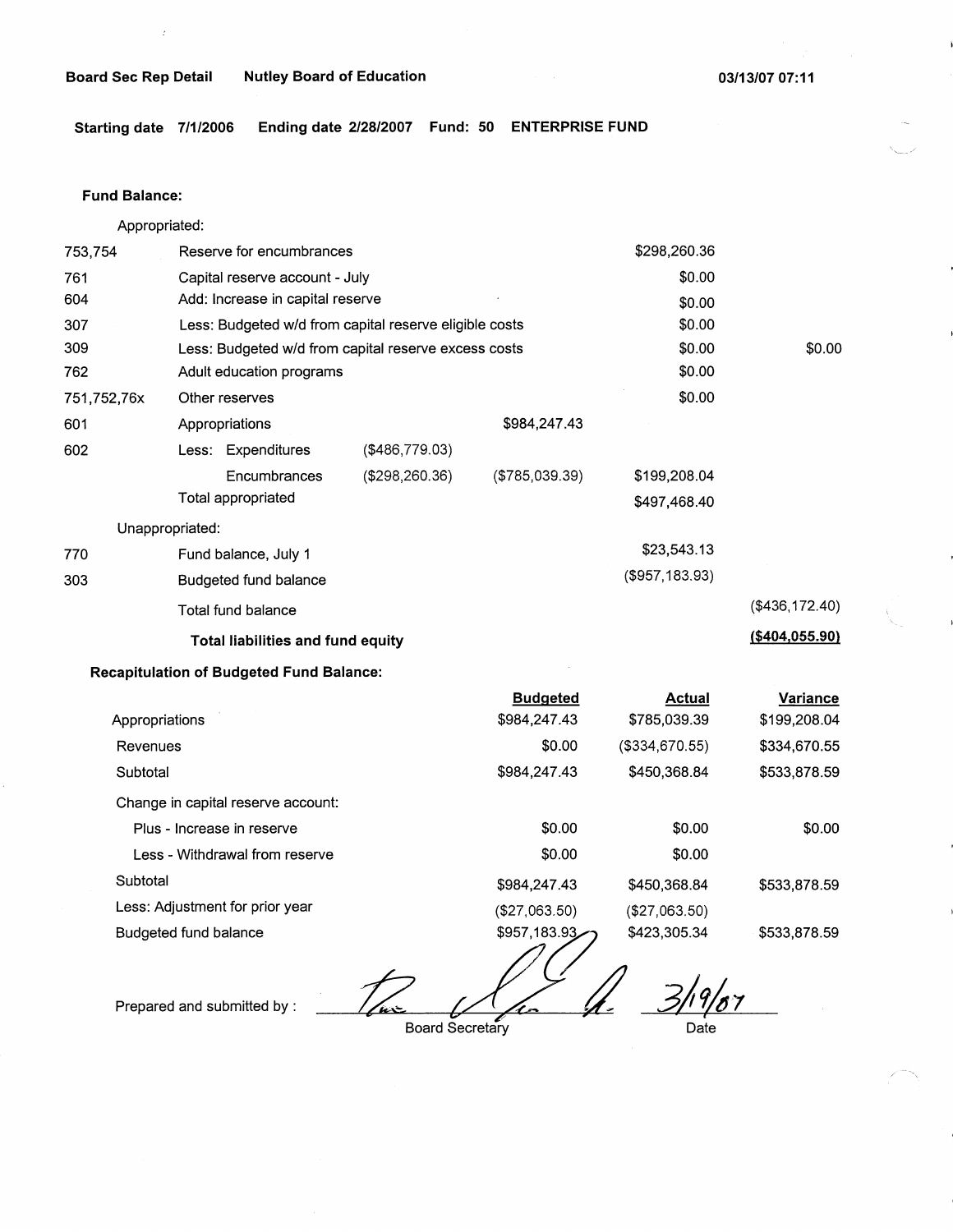$\vec{r}$ 

## **Board Sec Rep Detail Nutley Board of Education**

 $\langle 1 \rangle$ 

**Starting date 7/1/2006 Ending date 2/28/2007 Fund: 55 EXTENDED DAY** 

|             | <b>Assets and Resources</b>                 |                |                  |
|-------------|---------------------------------------------|----------------|------------------|
| Assets:     |                                             |                |                  |
| 101         | Cash in bank                                |                | \$82,088.31      |
| $102 - 106$ | <b>Cash Equivalents</b>                     |                | \$500.00         |
| 111         | Investments                                 |                | \$0.00           |
| 116         | Capital Reserve Account                     |                | \$0.00           |
| 121         | Tax levy Receivable                         |                | \$0.00           |
|             | Accounts Receivable:                        |                |                  |
| 132         | Interfund                                   | \$38,836.94    |                  |
| 141         | Intergovernmental - State                   | \$0.00         |                  |
| 142         | Intergovernmental - Federal                 | \$0.00         |                  |
| 143         | Intergovernmental - Other                   | \$0.00         |                  |
| 153, 154    | Other (net of estimated uncollectable of \$ | \$0.00         | \$38,836.94      |
|             | Loans Receivable:                           |                |                  |
| 131         | Interfund                                   | \$0.00         |                  |
| 151, 152    | Other (Net of estimated uncollectable of \$ | \$0.00         | \$0.00           |
|             | <b>Other Current Assets</b>                 |                | \$0.00           |
|             | <b>Resources:</b>                           |                |                  |
| 301         | <b>Estimated revenues</b>                   | \$0.00         |                  |
| 302         | Less revenues                               | (\$373,937.06) | (\$373,937.06)   |
|             | <b>Total assets and resources</b>           |                | ( \$252, 511.81) |
|             | <b>Liabilities and fund equity</b>          |                |                  |
|             | <b>Liabilities:</b>                         |                |                  |
| 411         | Intergovernmental accounts payable - state  |                | \$0.00           |
| 421         | Accounts payable                            |                | \$0.00           |

| 431 | Contracts payable         |  | \$0.00       |
|-----|---------------------------|--|--------------|
| 451 | Loans payable             |  | \$0.00       |
| 481 | Deferred revenues         |  | \$0.00       |
|     | Other current liabilities |  | \$183,840.66 |
|     |                           |  |              |

**Total liabilities** 

**\$183,840.66**